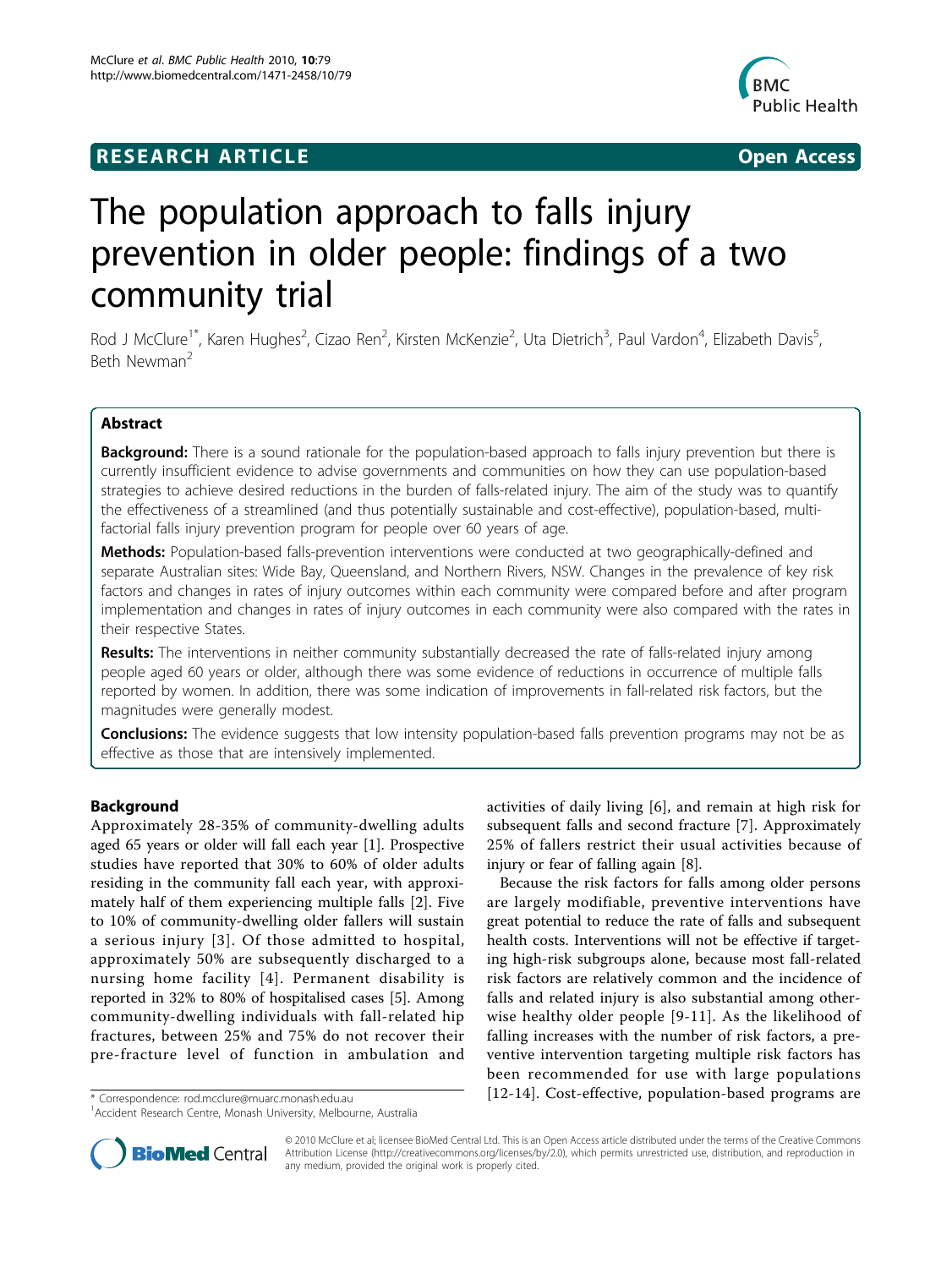needed that can target the broader population and become embedded within the social and physical structures of community function [[2](#page-7-0),[15](#page-8-0)].

Although community- or population-based, multistrategy falls-prevention programs have been strongly advocated, there is limited high-quality research evaluating their efficacy [\[2](#page-7-0)]. A Cochrane review [[2\]](#page-7-0) identified only five studies that met review criteria, i.e., studies reporting changes in medically treated fall-related injuries among older people following the implementation of a controlled, population-based intervention (a coordinated program using multi-strategy initiatives). The authors concluded that population-based, multi-strategy interventions were effective, with programs reporting significant decreases or downward trends in fall-related injuries ranging from six to 33%. They recommended that more quality studies were required to strengthen this result.

The "Stay on Your Feet" (SOYF) program (1992-1995) is the only Australian study to date to report a rigorous evaluation [\[12](#page-8-0)]. SOYF was a multi-strategic, populationbased, falls-prevention program targeting residents aged 60 years or older and living in North Coast, New South Wales (NSW). Following intervention, there was a 22% lower incidence of self-reported falls in the intervention community compared to a control community. Further, there was a statistically significant 20% lower fall-related hospitalisation rate in the intervention community, and this appears to have been sustained beyond the life of the project [\[12](#page-8-0)]. The original SOYF program was extremely resource intensive, utilising a wide range of strategies to address the risk factors for falls among older people. These strategies included awareness raising, community education, local government policy development, home modification, and health professional partnerships. Targeted risk factors included: unsafe footwear, poor vision, lack of exercise, poor balance, inadequate management of medications and chronic health-related conditions, unsafe home environments and unsafe external environments.

The aim of our follow-up research was to evaluate whether a less ambitious, more streamlined (and potentially more sustainable and cost-effective), population-based, multi-factorial intervention could deliver comparable outcomes.

## Methods

## The communities and participants

Community-based falls-prevention interventions were conducted at two geographically-defined and separate Australian sites: Wide Bay (Wide Bay), Queensland (QLD), and Northern Rivers (Northern Rivers), NSW. Community-dwelling residents aged 60 years or older were targeted by the interventions. At the commencement of the study, there were 43,821 (21.6% of total population) and 58,722 (22.2%) residents aged 60+ years living in Wide Bay and Northern Rivers, respectively (data from Australian Bureau of Statistics). Northern Rivers was the site of a prior, multi-strategic falls prevention program, Stay On Your Feet (SOYF), operating during 1992 to 1995<br><sup>13</sup> and Wide Bay was essentially a 'greenfield' site.

#### The intervention

Increasing physical activity and raising awareness that falls are preventable were the priority strategies selected for the streamlined intervention after an examination of three major sources of information: (1) a sustainability analysis of the 1992-1995 SOYF program; (2) outcomes from a baseline survey of community residents aged 60 years or older; and (3) extensive literature review [[13-19](#page-8-0)]. Both programs used the motto 'Stay Active, Stay Independent, Stay on Your Feet', with the project called 'Stay on Your Feet' (or SOYF) in Wide Bay, but 'Stay Active, Stay Independent' (or SASI) in Northern Rivers. The goal of the programs was to reduce fall-related injury by introducing and facilitating the incorporation of falls-prevention strategies into existing community structure and services. The implementation of these strategies varied across sites and generally took place between mid-2002 and early 2006.

## Wide Bay

The approach was similar to that implemented through the original 'Stay on Your Feet' project in that it sought to promote a falls-prevention message within a strong, active ageing context, and to intervene on a wide range of fall-related risk factors while maintaining a emphasis on physical activity. Other strategies focused on safe footwear, home modification, medication review, and public safety. It enlisted a community-based participatory research and practice model, working with local planning groups and a wide range of partners, including community organisations, health professionals, and local and state government departments, to develop and implement local prevention plans. Volunteer, older community members, known as Ambassadors, were trained to deliver these messages and to encourage attitudinal and behavioural changes. Details can be obtained by visiting the program website at [http://www.health.qld.gov.](http://www.health.qld.gov.au/stayonyourfeet) [au/stayonyourfeet](http://www.health.qld.gov.au/stayonyourfeet).

#### Northern Rivers

In contrast, Northern Rivers applied a "top-down" approach, working with a well-developed Area Health Service infrastructure including health promotion officers delivering and supporting the interventions, which were focused solely on the priority strategies of facilitating uptake of physical activity to encourage healthy ageing. Activities included 'Come n Try' physical activity expos, Fit to Function volunteer leader training, a multi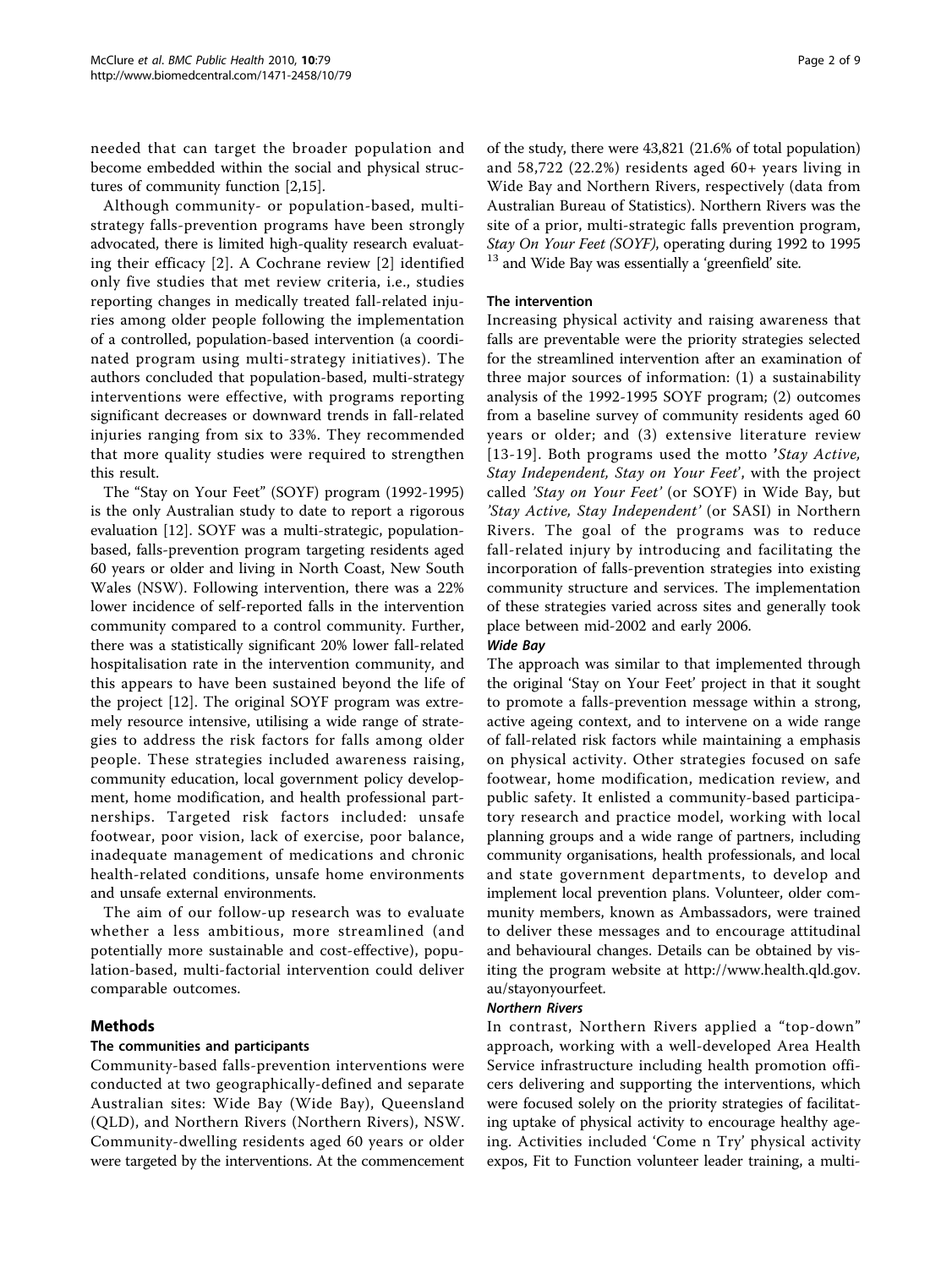media campaign, a general practitioner referral trial, and professional leader training. Details can be obtained by visiting their respective websites at [http://www.ncahs.](http://www.ncahs.nsw.gov.au/falls) [nsw.gov.au/falls](http://www.ncahs.nsw.gov.au/falls).

#### Evaluation and analysis

#### Mortality and hospital separations

Multiple causes of death (1997-2004) data were obtained from the Australian Bureau of Statistics and hospital separations (1996-2005) data were obtained from the Australian Institute of Health and Welfare. Data were aggregated by gender (male, female), geographic regions, and 5-year age-groups from 60-64 to 80+ years for morbidity and 85+ years for mortality. Fall-related morbidity and mortality data met either of the following criteria: a) the presence of ICD-10-external cause codes in the range W00-W19 (Accidental Falls) anywhere in either the diagnosis or cause of death strings; or b) the presence of ICD-10 X59 code (Exposure to Unspecified Factor) in combination with an ICD-10-AM fracture injury code anywhere in either the diagnosis or cause of death strings (ICD-10-AM codes S02, S12, S22, S32, S42, S52, S62, S72, S82, S92, T02, T08, T10, T12, T14.2) [[20](#page-8-0)].

For 1996 and 1997, ICD-9-CM was used in Australia, which was backward-mapped from ICD-10-AM codes using tables available from [http://www3.fhs.usyd.edu.au/](http://www3.fhs.usyd.edu.au/ncchwww/site/4.5.htm) [ncchwww/site/4.5.htm](http://www3.fhs.usyd.edu.au/ncchwww/site/4.5.htm). For years with partial information, data were imputed because rates were reasonably stable over short timeframes and this minimised loss of follow-up time. Rates were standardised using the average population of Australia between 1997 and 2004 for mortality and between 1996 and 2005 for incidence[\[21](#page-8-0)]. Changes across time in deaths and hospitalisations were analysed comparing Wide Bay and Northern Rivers trends with respect to state-wide trends [[22](#page-8-0)].

#### Baseline and post-intervention telephone survey

Computer-assisted telephone interviews (CATI) were conducted at baseline and post-intervention between February and April in 2002 and 2006, respectively. Members of the community, aged 60 years or older, were targeted, and the survey design ensured equal representation by gender (50% males, 50% females) and intervention region (50% Northern Rivers, 50% Wide Bay). Sampling procedures varied slightly between surveys but both involved random selection of telephone numbers from electronic White Pages, with modifications to ensure inclusion of silent numbers. A telephone number was attempted six times or until contact was made. People were excluded from each of the surveys if they had a hearing disability, did not speak English, or displayed an obvious cognitive disability.

The structured interview instrument was based on items from a mail-out survey utilised in the evaluation of the original SOYF program and several other fallsprevention measures [\[23](#page-8-0)-[25\]](#page-8-0). Physical activity questions were adapted from the U.S. Behavioral Risk Factor Surveillance System (BRFSS). <sup>27</sup> Items addressing fall outcomes measured the occurrence and number of fall/s in the previous 12 months, the occurrence of fall-related injury/ies, and fall-related hospitalisations and/or medical treatment. Preventative behaviours (e.g., physical activity, health service consultations, safe footwear, calcium intake, and home modifications), attitudes and knowledge related to falls and physical activity, demographic and health-related factors also were measured; campaign awareness was assessed in the post-intervention survey only. Survey items were repeated verbatim in the baseline and post-intervention surveys in most cases.

Approximately 1600 persons were surveyed both at baseline and post-intervention in each of the two intervention sites. This sample size was deemed adequate to permit detection of relative differences between the preand post-intervention surveys of 15% in self-reported incidence of falls (ie, from 30% to 25.5%) and relative differences of 50% in incidence of hospitalisations due to fall injuries (from 3% to 2%), assuming 80% power and type I error of 5% (two-tailed). Incidence estimates were based on the original SOYF results [[12](#page-8-0)]. In most cases, power was even better for the impact evaluation related to awareness, risk factors, and behaviours.

Due to the cross-sectional nature of the two surveys, conventional logistic regression models were used to consider the effects of interventions on each of the main outcomes of self-reported falls and injuries. Models were adjusted for potential confounding variables, including sex, age-group, education and general health as well as potential interactions between time and region, gender or age (to allow for differing intervention effects over time in the two locations, for males and females, or by 5-year age-group). Similar analyses incorporated separate logistic models for each attitude and behaviour related to falls prevention. All outcomes in these analyses are dichotomous variables.

## Ethics

The research was carried out in compliance with the Helsinki Declaration. Ethics approval for all aspects of the study was obtained prior to study commencement from the University Human Research Ethics Committee at Queensland University of Technology. Informed verbal consent was obtained from all survey participants prior to commencing their telephone interviews.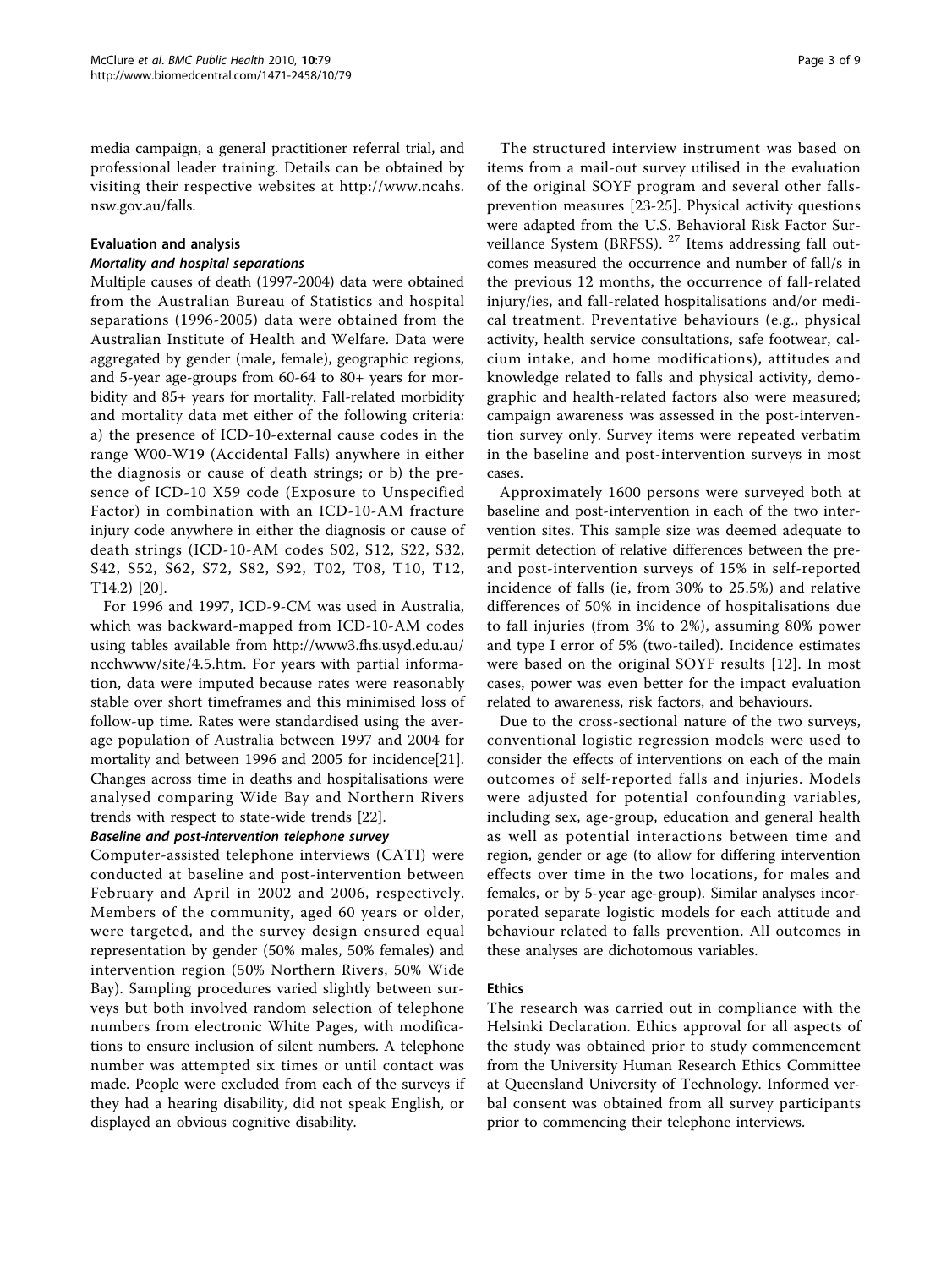#### Results

### Mortality and Morbidity

Figure 1 displays the annual, age-standardised mortality rates due to falls for those aged 60 years or older from 1997 to 2004 for Wide Bay and QLD as well as Northern Rivers and NSW. There was considerable annual variation due to relatively small numbers, particularly for Wide Bay. Nevertheless, overall there was little difference when a fall was coded either as an underlying or contributing cause of death (data not shown). Although the average annual age-standardised mortality rates throughout the period were 23.2 and 23.3 per 100,000, respectively, for Wide Bay and QLD, this obscures a more recent increase in fall-related mortality since the beginning of the intervention in Wide Bay. During the last three years for which data are available, Wide Bay's mortality rate due to falls was approximately 10% higher than the QLD state rate for the same time. In contrast, the average annual agestandardised mortality rates were 19.5 per 100,000 for NSW and 13.4 per 100,000 for Northern Rivers. Northern River s' rate remained lower than the statewide rates throughout the time period, and was on average 50% lower during the last three years for which data were available.

The average annual age-standardised morbidity rates for fracture with a fall coded as an external cause also were quite similar for the two states, at 146.0 per 100,000 for NSW and 148.3 per 100,000 for QLD from 1997-2005. However, again, Northern Rivers experienced a lower rate of hospitalisation throughout the time period at 91.3 per 100,000 compared to 128.8 per 100,000 for Wide Bay, although both locations showed increases in fall-related mortality starting around 2001. Most noteworthy, the morbidity rate in Northern Rivers was roughly 70% lower than its state-based rates before 2000, but was only 33% lower during the last couple of years of the intervention period (Figure [2\)](#page-4-0). Trends were similar when analysed separately for men and for women, although women had much higher rates of fallrelated fractures (data not shown).

## Survey responses, self-reported falls and risk factor prevalences

Response rates were between 73% and 81% at baseline and between 75% and 87% following intervention in Wide Bay, and ranged from 67% to 78% at baseline and 82% to 90% post-intervention in Northern Rivers, depending on whether households that refused prior to determining eligibility were included or excluded from



80-, 85+ years)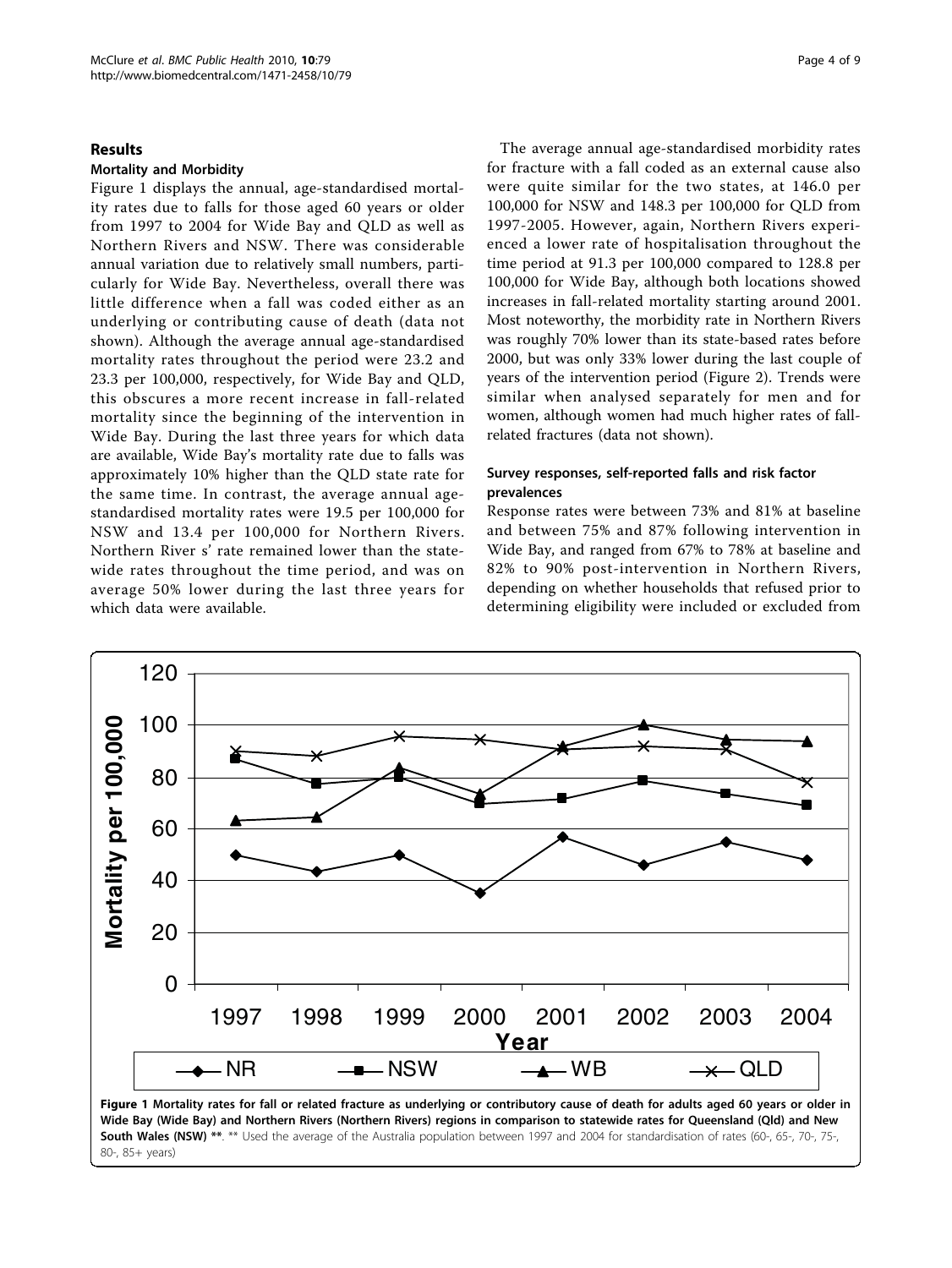<span id="page-4-0"></span>

the denominator. Since many of the refusing households likely did not have an age-eligible resident, response rates may be toward the higher end of estimates.

Differences in demographic and health characteristics between the pre- and post-intervention survey samples in both Wide Bay and Northern Rivers were not statistically significant for gender, general health status (Table [1](#page-5-0)), pension or private health insurance status (data not shown). In both regions, there were modest but statistically significant differences for level of education, partner status and employment status (Table [1](#page-5-0)). Post-intervention respondents were less likely to have a partner, slightly more likely to be retired, and less likely to report home-duties/caring as their current employment. Categories for education were inadvertently different in the pre- and post-intervention surveys hence individuals with a trade but no certificate may have nominated trade/technical at pre-intervention but junior high school at post-intervention.

During both surveys, individuals were queried about a number of fall-related outcomes during the prior 12 months. The proportions of individuals reporting any fall, multiple falls, injury from a fall, hospital admission or medical attention because of a fall were fairly similar at pre- and post-intervention, with none of the outcomes showing statistically significant differences in separate models comparing pre- and post-intervention responses (Table [2\)](#page-5-0). However, there was a statistically significant interaction for gender ( $p < 0.05$ ), with fewer women reporting multiple falls during the prior 12 months between 2002 and 2006 (OR = 0.71; 95% CI: 0.54-0.95) and men showing virtually no change in reports of multiple falls during the same time  $(OR =$ 1.08; 95% CI: 0.80-1.48).

Similar analyses were conducted for each of the 12 fall-related risk factors, many of which showed statistically significant improvements over time (Table [3\)](#page-6-0). Three factors dealt with respondents' reports of discussions with health professionals. Discussions related to falls and medication side-effects were reported more frequently in 2006 than in 2002 (OR = 1.16; 95% CI: 1.03- 1.31 and OR = 1.31; 95% CI: 1.14-1.49). However, the proportion of respondents reporting discussions with health professionals about physical activity did not increase, despite it being the primary focus of the interventions. Similarly, there was little evidence of increased awareness of media attention to falls or physical activity between 2002 and 2006, with a small decrease in awareness of falls messages and a similar increase in awareness of council activities related to falls among men but not women (interaction  $p < 0.05$ ).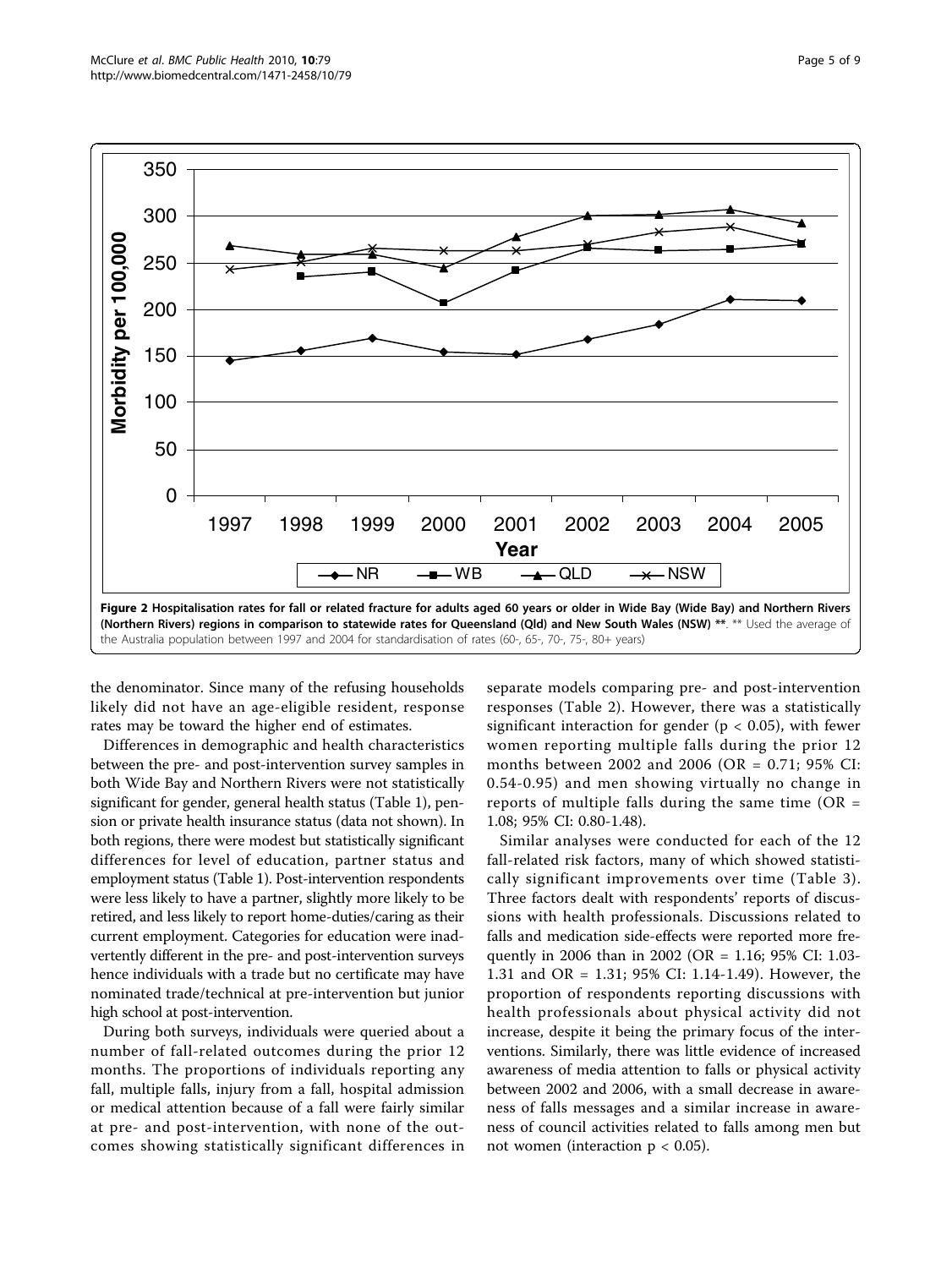|                            | <b>Wide Bay</b> |               |      |      |         | <b>Northern Rivers</b> |      |      |      |         |
|----------------------------|-----------------|---------------|------|------|---------|------------------------|------|------|------|---------|
|                            | Pre             |               | Post |      |         | Pre                    |      | Post |      |         |
| Demographic                | N               | $\frac{9}{6}$ | N    | %    | p-value | ${\sf N}$              | $\%$ | N    | %    | p-value |
| Gender                     |                 |               |      |      | 0.78    |                        |      |      |      | 0.86    |
| Male                       | 801             | 50.0          | 818  | 50.5 |         | 800                    | 50.0 | 811  | 49.7 |         |
| Female                     | 800             | 50.0          | 801  | 49.5 |         | 801                    | 50.0 | 822  | 50.3 |         |
| Age-group                  |                 |               |      |      | 0.011   |                        |      |      |      | 0.001   |
| 60-64 yrs                  | 396             | 24.8          | 454  | 28.2 |         | 335                    | 21.0 | 408  | 25.1 |         |
| 65-69 yrs                  | 394             | 24.6          | 399  | 24.8 |         | 369                    | 23.1 | 341  | 21.0 |         |
| 70-74 yrs                  | 351             | 22.0          | 295  | 18.3 |         | 339                    | 21.2 | 297  | 18.3 |         |
| 75-79 yrs                  | 249             | 15.6          | 216  | 13.4 |         | 301                    | 18.9 | 268  | 16.5 |         |
| 80-84 yrs                  | 127             | 7.9           | 158  | 9.8  |         | 150                    | 9.4  | 204  | 12.6 |         |
| $85+$ yrs                  | 82              | 5.1           | 89   | 5.5  |         | 102                    | 6.4  | 107  | 6.6  |         |
| Education                  |                 |               |      |      | < 0.001 |                        |      |      |      | < 0.001 |
| University                 | 126             | 7.9           | 148  | 9.2  |         | 189                    | 11.8 | 191  | 11.8 |         |
| Trade/technical            | 408             | 25.6          | 245  | 15.2 |         | 433                    | 27.1 | 270  | 16.7 |         |
| Senior high-school         | 129             | 8.1           | 146  | 9.1  |         | 133                    | 8.3  | 160  | 9.9  |         |
| Junior high-school         | 317             | 19.9          | 424  | 26.4 |         | 396                    | 24.8 | 522  | 32.3 |         |
| Primary or less            | 613             | 38.5          | 644  | 40.1 |         | 444                    | 27.8 | 474  | 29.3 |         |
| Employment status          |                 |               |      |      | < 0.001 |                        |      |      |      | < 0.001 |
| Retired                    | 1186            | 74.2          | 1285 | 79.4 |         | 1169                   | 73.0 | 1297 | 79.6 |         |
| Employed/student/volunteer | 202             | 12.6          | 215  | 13.3 |         | 212                    | 13.2 | 234  | 14.4 |         |
| Home duties/carer          | 158             | 9.9           | 73   | 4.5  |         | 180                    | 11.2 | 61   | 3.7  |         |
| Unemployed/not working     | 52              | 3.3           | 46   | 2.8  |         | 40                     | 2.5  | 38   | 2.3  |         |
| General health             |                 |               |      |      | 0.93    |                        |      |      |      | 0.31    |
| Excellent                  | 228             | 14.3          | 235  | 14.5 |         | 245                    | 15.4 | 228  | 14.0 |         |
| Very good                  | 454             | 28.5          | 470  | 29.1 |         | 486                    | 30.5 | 525  | 32.2 |         |
| Good                       | 506             | 31.7          | 517  | 32.0 |         | 528                    | 33.1 | 515  | 31.6 |         |
| Fair                       | 304             | 19.1          | 288  | 17.8 |         | 269                    | 16.9 | 273  | 16.8 |         |
| Poor                       | 102             | 6.4           | 106  | 6.6  |         | 67                     | 4.2  | 88   | 5.4  |         |

<span id="page-5-0"></span>Table 1 Characteristics of participants in the pre- and post- intervention surveys (2002 and 2006, respectively) from Wide Bay, Qld, and Northern Rivers, NSW

| Table 2 Change in proportions of respondents reporting |
|--------------------------------------------------------|
| fall outcomes from pre- to post-intervention           |

| Outcome factor <sup>1</sup>   | %pre | %post | 0R   | 95% CI          |
|-------------------------------|------|-------|------|-----------------|
| Fall in last 12 months        | 244  | 24.6  | 1.03 | (0.92, 1.16)    |
| Multiple falls <sup>2,3</sup> | 45.2 | 43.2  |      |                 |
| Men                           | 44.9 | 48.8  | 1.08 | (0.80, 1.48)    |
| Women                         | 45.5 | 38.4  | 0.71 | $(0.54.0.95)^*$ |
| Injury from fall              | 16.6 | 157   | 0.95 | (0.83.1.09)     |
| Hospital admission            | 1.9  | 1.9   | 1.02 | (0.71.1.47)     |
| Medical attention             | 9.2  | 8.5   | 093  | (0.78.1.11)     |
|                               |      |       |      |                 |

 $*_{p} \le 0.05$ ,  $**_{p} \le 0.01$ ,  $***_{p} \le 0.001$ 

<sup>1</sup>Adusted for gender, age-group (60-64, 65-69, 70-74, 75-79, 80-84, 85+), education (university/college, trade/technical, senior, junior, primary or less), self-perceived general health (excellent, very good, good, fair, poor), region (Northern Rivers, Wide Bay)

 $2$  Results based on those reporting at least one fall in the last 12 months only

 $3$  Significant time  $\times$  gender effect

Three factors commonly associated with reduced risk of falls or fall-related injuries were assessed, and all three were reported more frequently in 2006 than in 2002. Respondents were 31% more likely to report wearing safe shoes daily or almost daily, 29% more likely to report making home modifications to improve safety, and 67% more likely to report consuming 3 or more servings of calcium per day ( $p < 0.01$  for each). There was an interaction between time and gender for calcium consumption that was of borderline statistical significance (interaction  $p = 0.068$ ), reflecting an increase among women that was almost double that among men (OR = 1.41; 95% CI: 1.17-1.72 for men and OR = 1.85; 95% CI: 1.57-2.19 for women). With respect to physical activity, there was evidence of a 14% increase in the number of survey respondents reporting activity levels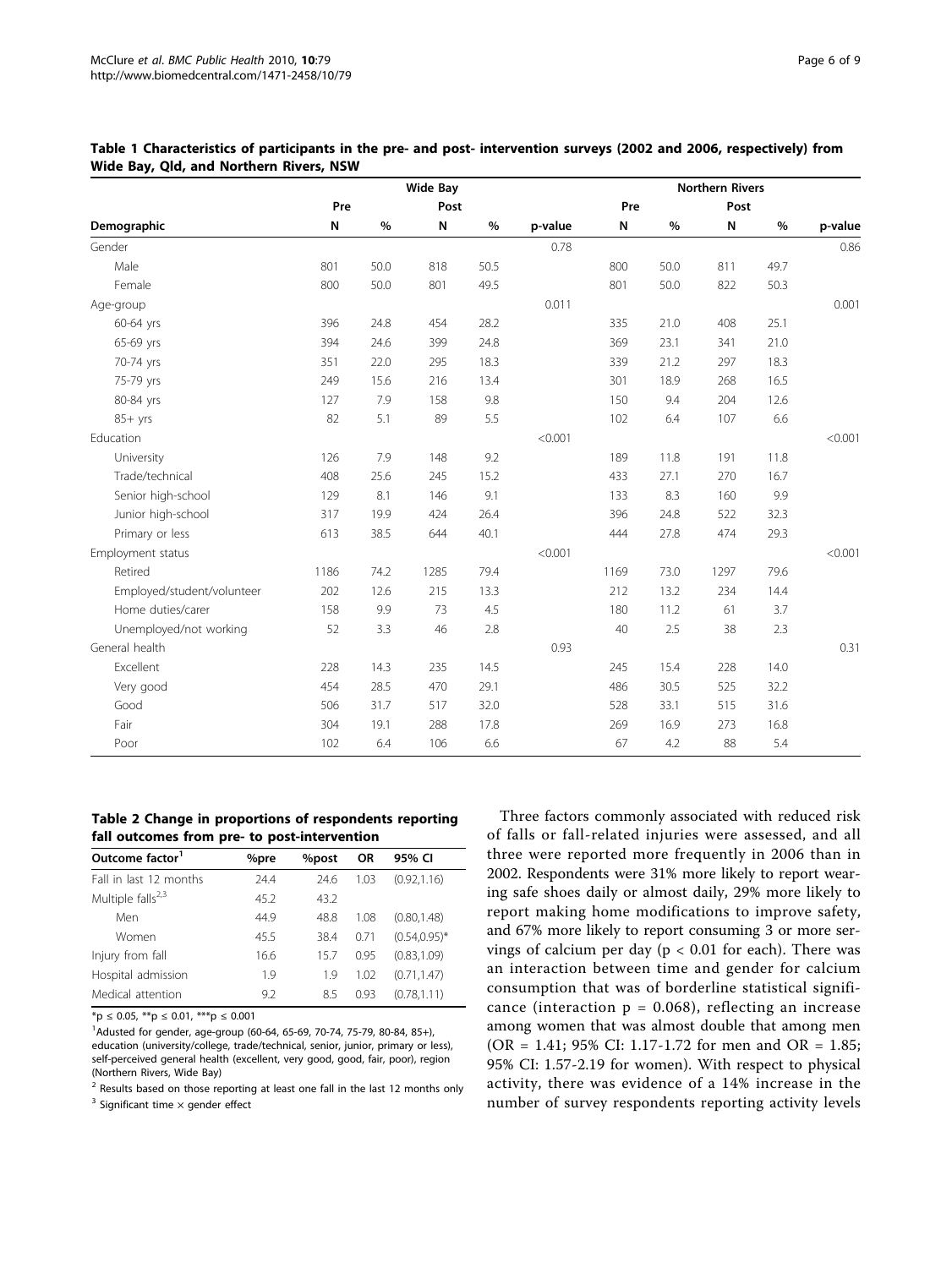<span id="page-6-0"></span>Table 3 Change in proportions of respondents reporting fall-prevention behaviour from pre- to post-intervention

| <b>Risk factor</b>                                          | %pre | %post | OR <sup>1</sup> | 95% CI             |  |  |
|-------------------------------------------------------------|------|-------|-----------------|--------------------|--|--|
| Discussed falls with health<br>professional                 | 16.1 | 19.6  | 1.31            | $(1.14, 1.49)$ *** |  |  |
| Discussed activity with health<br>professional              | 44.8 | 45.7  | 1.08            | (0.98, 1.20)       |  |  |
| Discussed medications with<br>practitioner                  | 65.2 | 68.1  | 1.16            | $(1.03, 1.31)^*$   |  |  |
| Media awareness: falls                                      | 40.1 | 37.0  | 0.89            | $(0.81, 0.99)^*$   |  |  |
| Media awareness: physical<br>activity                       | 63.0 | 63.1  | 1.04            | (0.94, 1.16)       |  |  |
| Awareness of falls-related<br>council activity <sup>2</sup> | 25.1 | 26.6  |                 |                    |  |  |
| Men                                                         | 27.6 | 31.4  | 1.22            | $(1.04, 1.43)$ **  |  |  |
| Women                                                       | 22.7 | 21.8  | 0.97            | (0.82, 1.15)       |  |  |
| Safe shoes daily or almost<br>daily                         | 77.1 | 81.6  | 1.31            | $(1.15, 1.48)$ **  |  |  |
| Home modifications                                          | 28.1 | 32.9  | 1.29            | $(1.15, 1.45)$ *** |  |  |
| 3+ serves of calcium                                        | 16.5 | 24.6  | 1.67            | $(1.47, 1.89)$ *** |  |  |
| Meeting moderate/vigorous<br>quidelines                     | 61.4 | 63.9  | 1.14            | $(1.02, 1.27)^*$   |  |  |
| Strength activity (2 days a<br>week or more)                | 16.0 | 18.6  | 1.24            | $(1.08, 1.41)$ **  |  |  |
| Belief that falls are<br>preventable <sup>3</sup>           | 61.4 | 63.9  |                 |                    |  |  |
| Northern Rivers                                             | 64.9 | 64.5  | 1.32            | (0.76, 2.30)       |  |  |
| Wide Bay                                                    | 57.9 | 63.2  | 0.99            | (0.54, 1.83)       |  |  |
| Self-perceived low falls risk                               | 62.4 | 60.9  | 0.94            | (0.84, 1.05)       |  |  |
| Belief that falls are<br>preventable <sup>4</sup>           | 61.4 | 63.9  |                 |                    |  |  |
| 85+ years                                                   | 47.8 | 49.5  | 1.03            | (0.55, 1.93)       |  |  |
| 80-84 years                                                 | 42.4 | 56.8  | 2.17            | $(1.31, 3.57)$ **  |  |  |
| 75-79 years                                                 | 57.4 | 59.5  | 1.27            | (0.88, 1.85)       |  |  |
| 70-74 years                                                 | 61.6 | 65.2  | 1.44            | $(1.04, 2.00)^*$   |  |  |
| 65-69 years                                                 | 64.9 | 67.6  | 1.21            | (0.90, 1.63)       |  |  |
| 59-64 years                                                 | 70.8 | 68.3  | 1.02            | (0.75, 1.38)       |  |  |

 $*$ p  $\leq$  0.05,  $**$ p  $\leq$  0.01,  $***$ p  $\leq$  0.001

<sup>1</sup>Adusted for gender, age-group (60-64, 65-69, 70-74, 75-79, 80-84, 85+), education (university/college, trade/technical, senior, junior, primary or less), self-perceived general health (excellent, very good, good, fair, poor), region (Northern Rivers, Wide Bay)

<sup>2</sup> Significant time  $\times$  gender effect

 $3$ Significant time  $\times$  region effect

 $^4$  Significant time  $\times$  age-group effect

that met or exceeded national guidelines (30 minutes per day of moderate- or vigorous-intensity activity on most days of the week) ( $p < 0.05$ ) and a 24% increase in those reporting strength-based exercise on two or more days per week ( $p < 0.01$ ).

The majority of men and women in both locations and in all age groups continued to believe that their personal risk of falling was low, similar to levels in 2002. Perhaps of greater importance with respect to long-term prospects, those aged between 65 and 84 years showed 20% or greater increases in the number of respondents who reported believing that falls are preventable, with a doubling of individuals 80-84 years reflecting this view (OR = 2.17; 95% CI: 1.31-3.57). Those in the youngest (59-64 years) and oldest (85+ years) age groups showed little change over time with regard to this belief (interaction  $p < 0.01$ ).

There was little difference between the two communities in terms of changes in falls risk factors. There was some improvement in the recognition that falls are preventable among Wide Bay residents, which although not statistically significant, at least brought levels closer to those reported among Northern Rivers residents, which remained fairly consistent across the intervention period (interaction p < 0.02). Wide Bay also achieved significant improvement in the prevalence of people discussing falls prevention with health professional. No significant difference was observed between the two communities in terms of changes in physical activity pre and post intervention.

#### **Discussion**

The interventions in neither community substantially decreased the rate of falls-related injury among people aged 60 years or older, although there was some evidence of reductions in occurrence of multiple falls reported by women. In addition, there was some indication of improvements in fall-related risk factors, but the magnitudes were generally quite modest and some of these most likely reflected secular trends as they were not specifically targeted in the interventions. Most noteworthy is the considerable room for improvement still evident, even for the primary factors that were the focus of this intervention.

We chose to prioritise the strategy of increasing physical activity on the basis of the recent literature arguing that increased physical activity was an effective, scalable, population based intervention [[13](#page-8-0)]. However there is evidence that increased physical activity increases the exposure of older persons to falling and while decreasing the falls risk per activity time, might increase the overall rate of falling in the population [[26\]](#page-8-0). This may explain the lack of apparent effect of the intervention in our study.

The main difference between the current research program of SASI-SOYF and the original SOYF program relates to the intensity and comprehensiveness of the intervention. This difference enabled the study to evaluate whether a less ambitious, more streamlined (and potentially more sustainable and cost-effective), population-based, multi-factorial intervention could deliver comparable outcomes to the original, more intensively resourced study. Two models of streamlined intervention were examined in this study, a bottom up community development model and a top down structural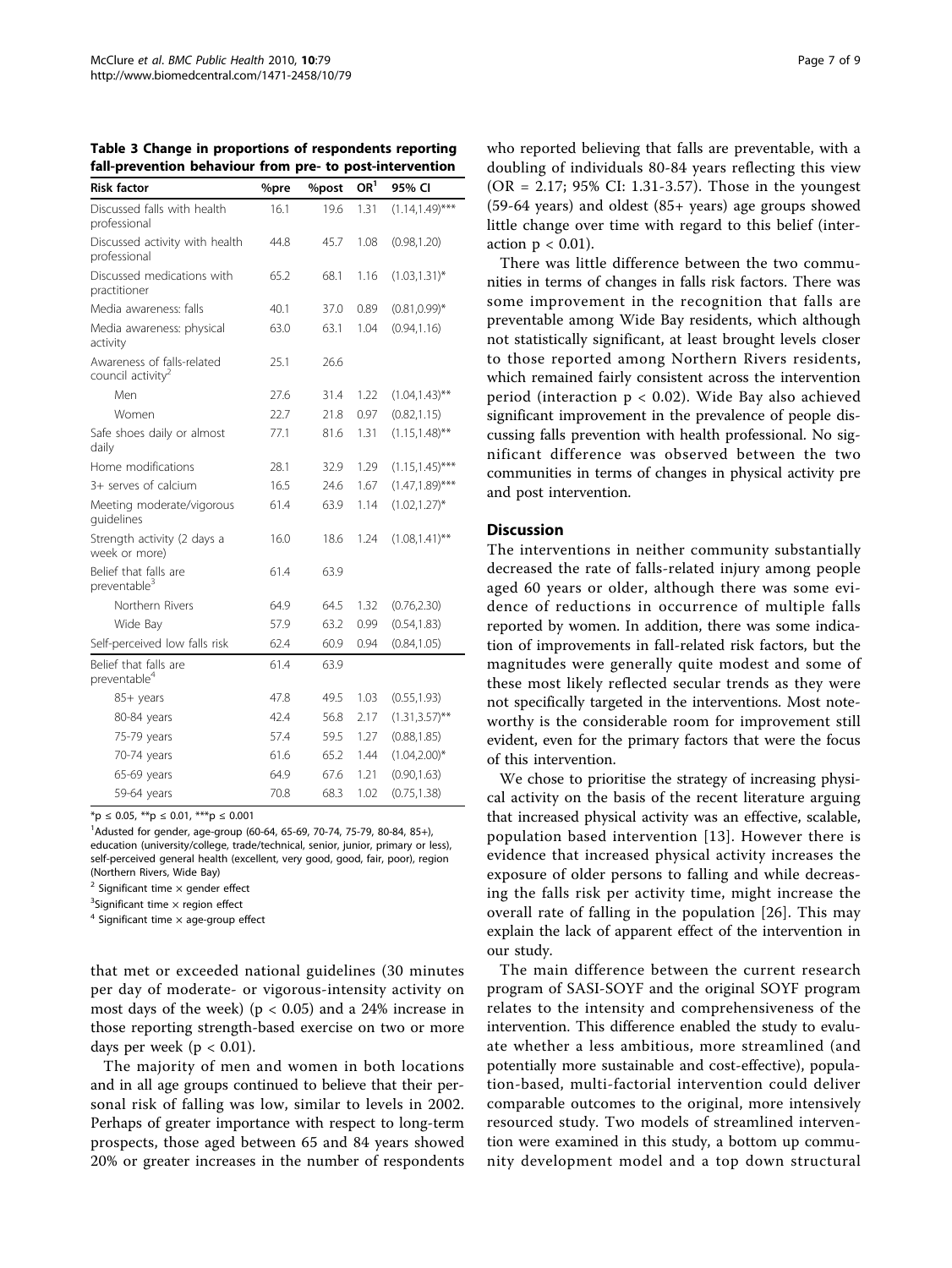<span id="page-7-0"></span>change model. The lack of significant effect of either of the interventions in this study suggests that intensity of intervention is an important pre-requisite for success. This interpretation is supported by a recent meta-analysis of 19 studies similarly suggests that beneficial effects may be stronger for more intensive interventions [[27\]](#page-8-0).

Injury prevention projects delivered to whole populations are complex social policy interventions, which by definition are upstream activities that aim to influence the situations in which the causal components of injury may potentially occur [[28](#page-8-0)]. However, falls prevention activities are generally conceived as small projects with limited timelines. They operate within one or two domains of the Ottawa Charter for Health Promotion [[29\]](#page-8-0) with minimal tangible commitment or collaborative planning among key stakeholders and no dedication to recurrent resourcing. Population-based interventions generally adopt bottom-up, community development approaches. There is growing evidence that bottom-up interventions are not in themselves effective solutions to the problem of injury [\[30](#page-8-0),[31\]](#page-8-0). While local involvement is critical to the success of population-based interventions, effective action to prevent injury does require orchestrated support from the comparatively wellresourced and empowered societal leadership. This maximises and amplifies the outcomes of local initiatives with changes to the social institutions in which causal events, conditions and attributes are created and sustained.

The evidence provided by the evaluation of 'Stay Active, Stay Independent, Stay on Your Feet' calls for the coordinated implementation of high intensity public health programs. Population health outcomes cannot be achieved by implementing multiple projects of limited scope focusing on different issues for short periods. Major successes in the past, e.g., tobacco control and use of seat belts, have required extensive and prolonged attention with interventions ultimately engaging all aspects of society, including alteration of legal and cultural norms. An analogous effort relates to influencing water consumption during the recent, and for much of Australia, ongoing drought. Improvement in public health will not be achieved if funders and policy-makers are distracted by one seemingly enormous public health issue after another. In the context where population health interventions cannot hope to cover all areas of need, the burden-of-disease approach provides the rationale for restricting activity to those areas for which improvement will make the biggest difference to the health of the population. This approach is an effective solution for the leading causes of population morbidity and mortality, because the causal pathways for most health outcomes including falls, injury, cancer, and many chronic health conditions, are remarkably similar.

#### Conclusions

The implementation of a generic prevention approach will reduce the intrinsic risk factors across the whole population before they manifest themselves as proximal risk factors for falls. Up-stream solutions that enable individual and societal behaviours that entrench physical activity, healthy nutrition, the elimination of smoking, moderate alcohol consumption, and active social involvement from an early age are as much evidence-based prevention strategies for falls injury as they are chronic disease prevention strategies [\[32\]](#page-8-0). If government and community sectors focus population resources on the reduction of generic distal risk factors, and clinical resources on proximal risk factors, the continuum of risk will be more effectively addressed and finite resources more efficiently deployed. It is argued that if such an orchestrated intervention were effectively implemented over a sustained period, a reduction in the population-level indicators of falls injury among older persons would follow.

#### Acknowledgements

We thank Associate Professor Liz Eakin, Sue Jones and Darren Hauser, Dr Eric van Beurden, Lisa Barnett, Professor John Beard who all contributed to the design and implementation of the study as well as those community members who took part in the research interventions and surveys. We also wish to thank Tracey Di Sipio for her assistance in preparing the manuscript.

#### Author details

<sup>1</sup> Accident Research Centre, Monash University, Melbourne, Australia. <sup>2</sup>Queensland University of Technology, Brisbane, Australia. <sup>3</sup>North Coast Area Health Service, Lismore, Australia. <sup>4</sup>Queensland Health, Brisbane, Australia.<br><sup>5</sup>Iniury Prevention and Control (Australia) Ltd. Brisbane, Australia. <sup>5</sup>Injury Prevention and Control (Australia) Ltd, Brisbane, Australia.

#### Authors' contributions

All the authors made an important contribution to the development of the ideas and conduct of the research. RM, KH and BN were primarily responsible for developing the first drafts of the manuscript; KH, KM and CR made a major contribution to the analysis; ED, UD and PV contributed to refining the concepts and content comprising the final manuscript. All authors have been integrally involved in reviewing and extensively editing the text as it has progressed through several iterations.

#### Competing interests

The authors declare that they have no competing interests.

#### Received: 22 August 2009

Accepted: 19 February 2010 Published: 19 February 2010

#### References

- 1. Yoshida S: A Global Report on Falls Prevention: Epidemiology of Falls. World Health Organisation 2007.
- 2. McClure R, Turner C, Peel N, Spinks A, Eakin E, Hughes K: Population-based interventions for the prevention of fall-related injuries in older people. Cochrane Database Syst Rev 2005, 1.
- 3. Rubenstein L, Josephson K: [The epidemiology of falls and syncope.](http://www.ncbi.nlm.nih.gov/pubmed/12180240?dopt=Abstract) Clinics in Geriatric Medicine 2002, 18:141-58.
- 4. Sattin RW, Lambert Huber DA, DeVito CA, Rodriguez JG, Ros A, Bacchelli S, Stevens JA, Waxweiler RJ: [The incidence of fall injury events among the](http://www.ncbi.nlm.nih.gov/pubmed/2343855?dopt=Abstract) [elderly in a defined population.](http://www.ncbi.nlm.nih.gov/pubmed/2343855?dopt=Abstract) Am J Epidemiol 1990, 131:1028-37.
- 5. Braithwaite R, Col N, Wong J: [Estimating hip fracture morbidity, mortality](http://www.ncbi.nlm.nih.gov/pubmed/12588580?dopt=Abstract) [and costs.](http://www.ncbi.nlm.nih.gov/pubmed/12588580?dopt=Abstract) Journal of the American Geriatrics Society 2003, 51:364-70.